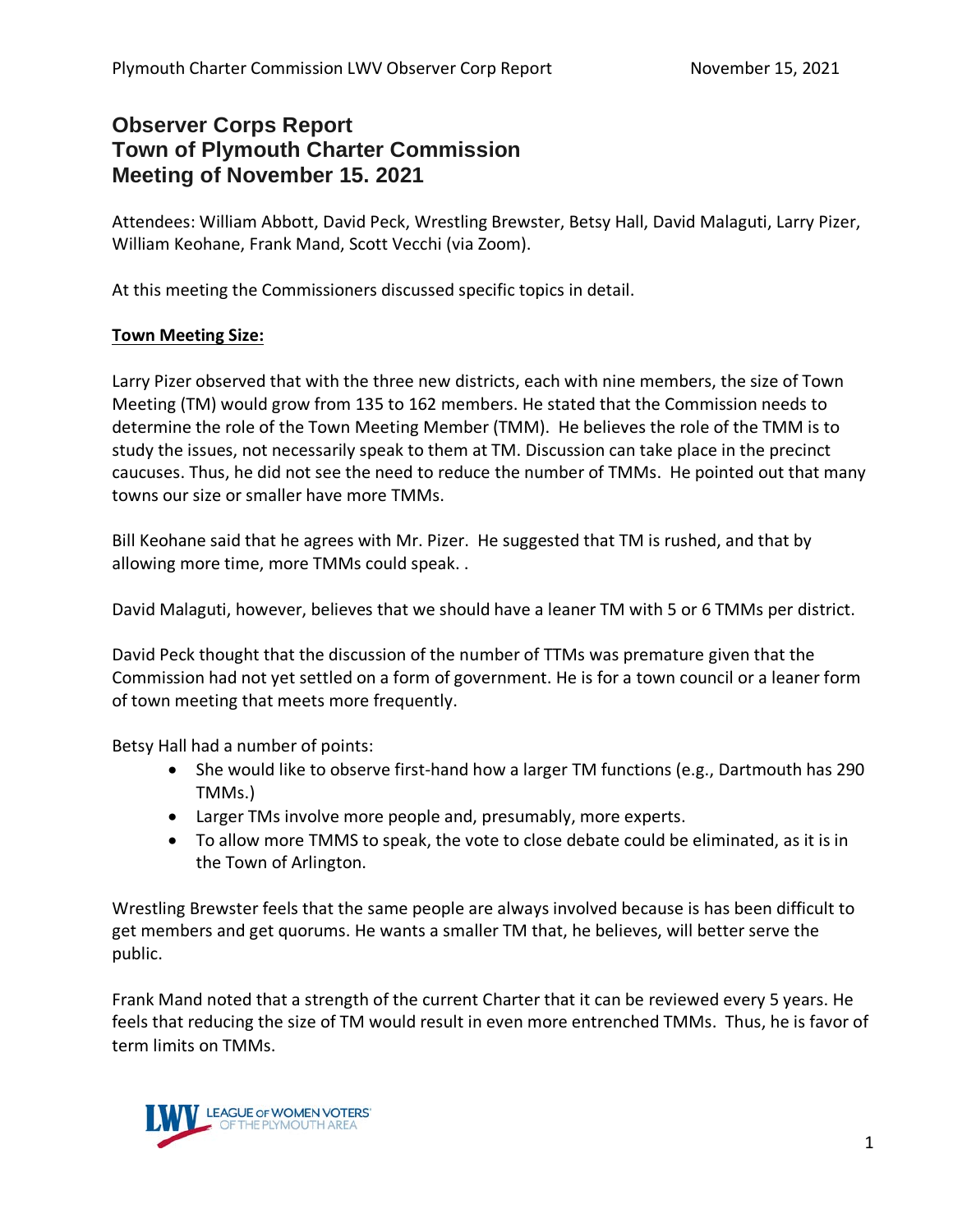Bill Abbott believes that is appropriate to be considering specifics. The Commission is looking to construct a Charter that can be supported unanimously, but in the meantime, Commissioners should not dismiss specific items because they do not support the form of government those items pertain to. He also stated that the December  $13<sup>th</sup>$  meeting would be reserved for a discussion of the role of Precinct Chairs, and that maybe the Council of Precinct Chairs (COPC) can evolve to take action between TMs. He also supports more debate during TM.

Wrestling Brewster observed that the same people speak at TM; maybe because some people are more comfortably speaking publicly. He is for more debate at TM. He also stated that there is more debate over small dollar items than million-dollar expenditures.

Betsy Hall reminded the Commissioners of her early "outside the box" idea to have a strong town manager, a council and town meeting.

Many of the Commissioners spoke to the need to get more people involved in Town Government.

## **Town Meeting's Role as to Bargained Union Contracts:**

At the last TM, a contract regarding COBRA provisions was introduced two days before TM. The Charter requires that TM receive such information 14 days in advance raising the question as to whether the vote was properly taken. The matter was referred through the Town Moderator to the Chair of the Finance Committee. The Finance Committee Chair contended that the COBRA contract was a supplement to a contract submitted 14 days in advance, and Town Counsel rendered an opinion that there was no violation of the Charter.

David Malaguti mentioned that contract settlements usually happen at the last minute. Nevertheless, he contended that TM should have been asked to take the matter up, and that a 2/3rds vote would have been needed. He also indicated that this issue needs to be addressed in the new Charter.

Bill Abbott noted that Town Counsel usually comes down on the side of those who hired him/her.

Several Commissioners spoke of reading other town charters that have a mechanism such as a permanent standing committee for enforcing their charter.

Wrestling Brewster reported that the COPC wanted information 14 days in advance if it is to be considered at all. He declared that "Town Meeting needs to take back Town Meeting."

While Betsy Hall agreed with Mr. Brewster, Larry Pizer pointed out that there are lots of things that change right up to TM. It will not be easy to construct a Charter that allows for appropriate flexibility. Bill Keohane echoed Mr. Pizer's concern asking when would a 2/3 vote be needed, and what would be allowed as supplementary.

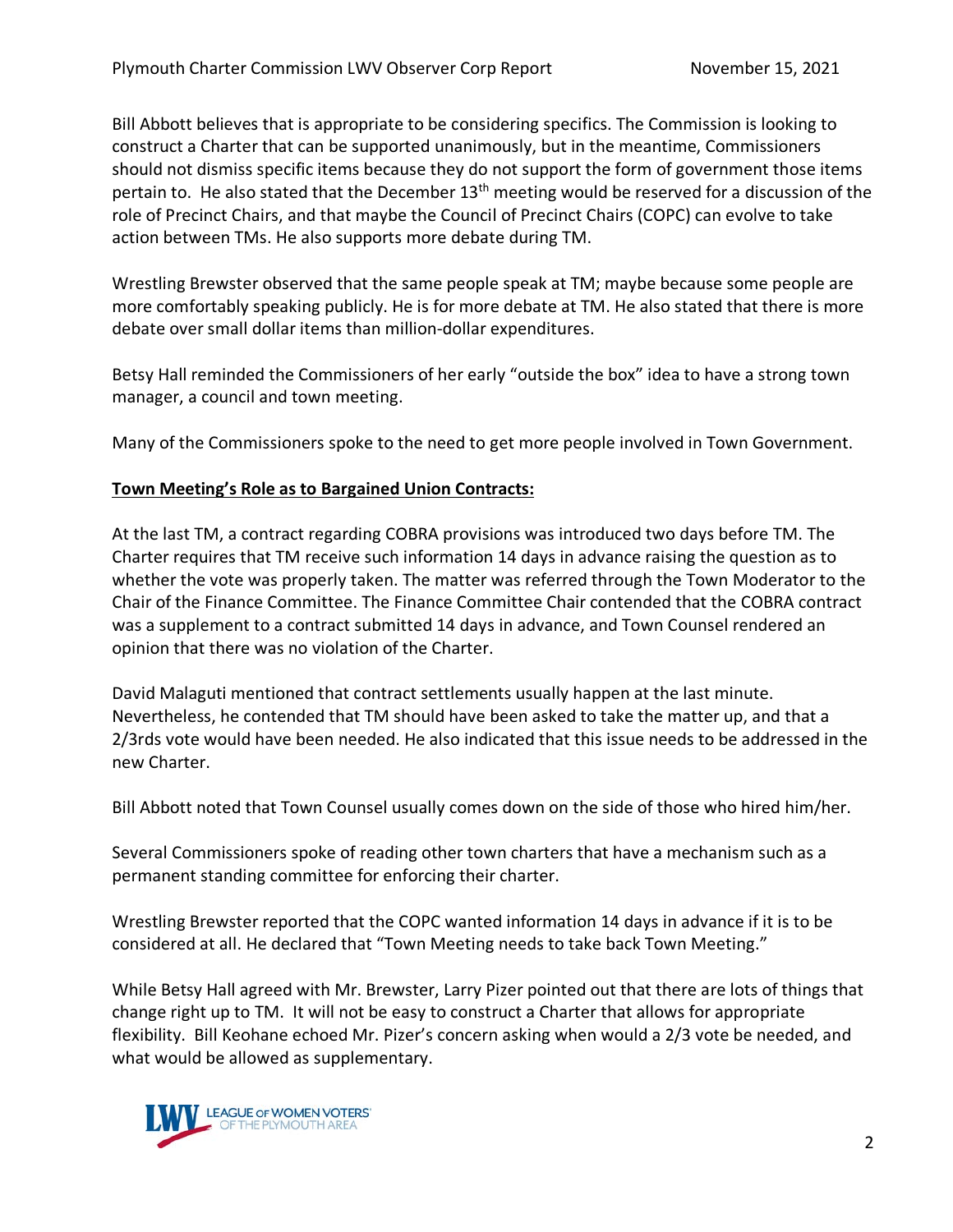David Peck argued that 14-day deadlines would not be an issue with a Town Council form of government.

Betsy Hall said that the Dartmouth Charter allows any ruling of the Town Moderator to be challenged, not just points of order. The role of TM is therefore stronger.

Frank Mand said that a charter enforcement committee is important to enforce the 2/3rds vote mechanism. Lack of enforcement erodes people's trust in government.

#### **The Role and Makeup of the Finance Committee:**

David Malaguti believes in a separation of powers; that the Advisory and Finance Committee only consider financial articles, and that the COPC consider other articles. He would rename it the Finance Committee. He also does not think the Town Moderator should appoint all Fin Com members.

Bill Keohane believes that TM needs to lay a larger role in the budget process, and the TMMs should be involved earlier in the budget process.

Bill Abbott delineated three points for the Charter Commission to address when dealing with the Finance Committee in the new Charter:

- 1. The composition
- 2. How are they appointed?
- 3. What do they do? (the role of the Fin Com)

Wrestling Brewster stated that, in his opinion, the Fin Com has too much power, and that ir runs TM.

There was discussion regarding whether TMMs should/could also be on the Fin Com. No Commissioner seemed opposed to the idea.

Roz Jones, former Advisory and Finance Committee Second Chair then spoke to a memo she had sent the Commission. She wrote:

- Most of the Town budget is pretty much "baked" by the time it gets to the Fin Com.
- The Fin Com should be involved at the beginning of the budgeting process
- There is an association of town finance committee members that is helpful.
- There is no transparency in the appointment process. What is the vetting process? There is too much turnover in Fin Com members.
- 75% of the town budget is salaries and retirees; health insurance is a huge part of this category. There is reluctance to touch this.
- Fin Com needs to look at best practices such as forecasting.

While not yet posted at the time of this writing, Ms. Jones memo should be available soon at: <https://www.plymouth-ma.gov/charter-commission/pages/public-comments-and-input>